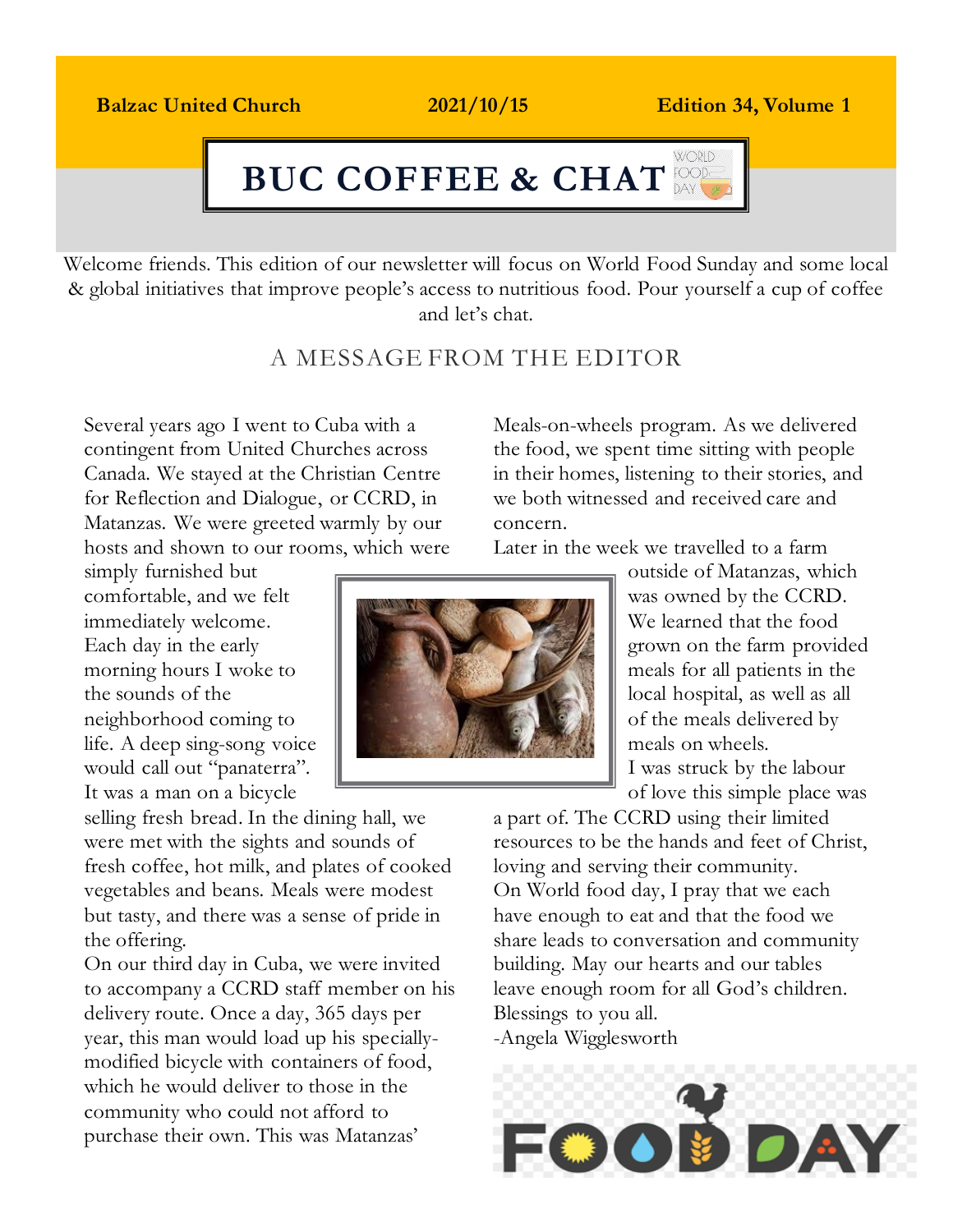#### ENOUGH

O God of Grace and Mercy, we are a nation of all-you-can-eat buffets and fast foods. We have forgotten what it is to eat what we need to be healthy, and to know when we have had enough. Remind us of the morning manna in the desert, of simply gathering what is needed each day, and gratefully trusting in your provision for the next. Disturb us at the thought of "haves" and "have-nots." Help us to realize that a true feast is not defined by the quantity of food, but by the certainty that everyone—even our enemy— has a welcome place at the table. Amen

World Food Sunday is celebrated on the third Sunday in October. The week leading up to it is observed as the Churches' Week of Action on Food.

Do you know what it's like to put every ounce of ability and energy into something and have it flop miserably? Do you know what it's like to do your best and find that your best just isn't good enough? Do you know what it's like to wait for something good in your life to grow and then wait…and wait…and wait? That day when Jesus was sitting in the boat in the middle of the sea, he was speaking to a worn-out crowd that felt just like that. His followers had been working hard―really hard—to share the good news, but the message wasn't sinking in. Here they were, going from town to town, sharing Jesus' life-saving message that justice is attainable, that there are key values like kindness and generosity that, if lived out collectively, could save the world. Yet despite their important message, everywhere they went, they brushed up against people who were too

preoccupied, too bored, too self-centred, or too stressed to listen. Each time a door slammed in their face, their discouragement ramped up. It wasn't supposed to be like this.

Even though Jesus was sitting in the middle of the sea, it's like he could see into the very hearts of those gathered that day. And in

that calm, reassuring voice of his, he told them stories to help them understand themselves and make sense of their life. One of them was the parable of the sower: Some seeds will fall on the path and the birds will eat them. Some will fall on rock and the sun will scorch them. Some will fall on thorns and be choked out. But some will fall on good soil and bear an unbelievable crop.

The Parable of the Sower was a pep talk of sorts. It wasn't the kind you would hear in a locker room, though. It wasn't about how great Jesus' followers were or how they would succeed at every turn. It was realistic: Some of the work you do is going to feel like a waste of time. Some of it will even be sabotaged. But keep going. Because there will be success. Trust me. Live your mission. This, friends, is a millennia-old message we still need to hear. Especially on World food Sunday.

690,000,000 people will go to bed hungry tonight. Think about that. 690,000,000 people aren't asking, "What will we eat for dinner?" No. 690,000,000 people are asking, "Will we eat dinner?" And they ask that question night after night.

Hunger is so pervasive you'd think that the whole earth was made of dust. That no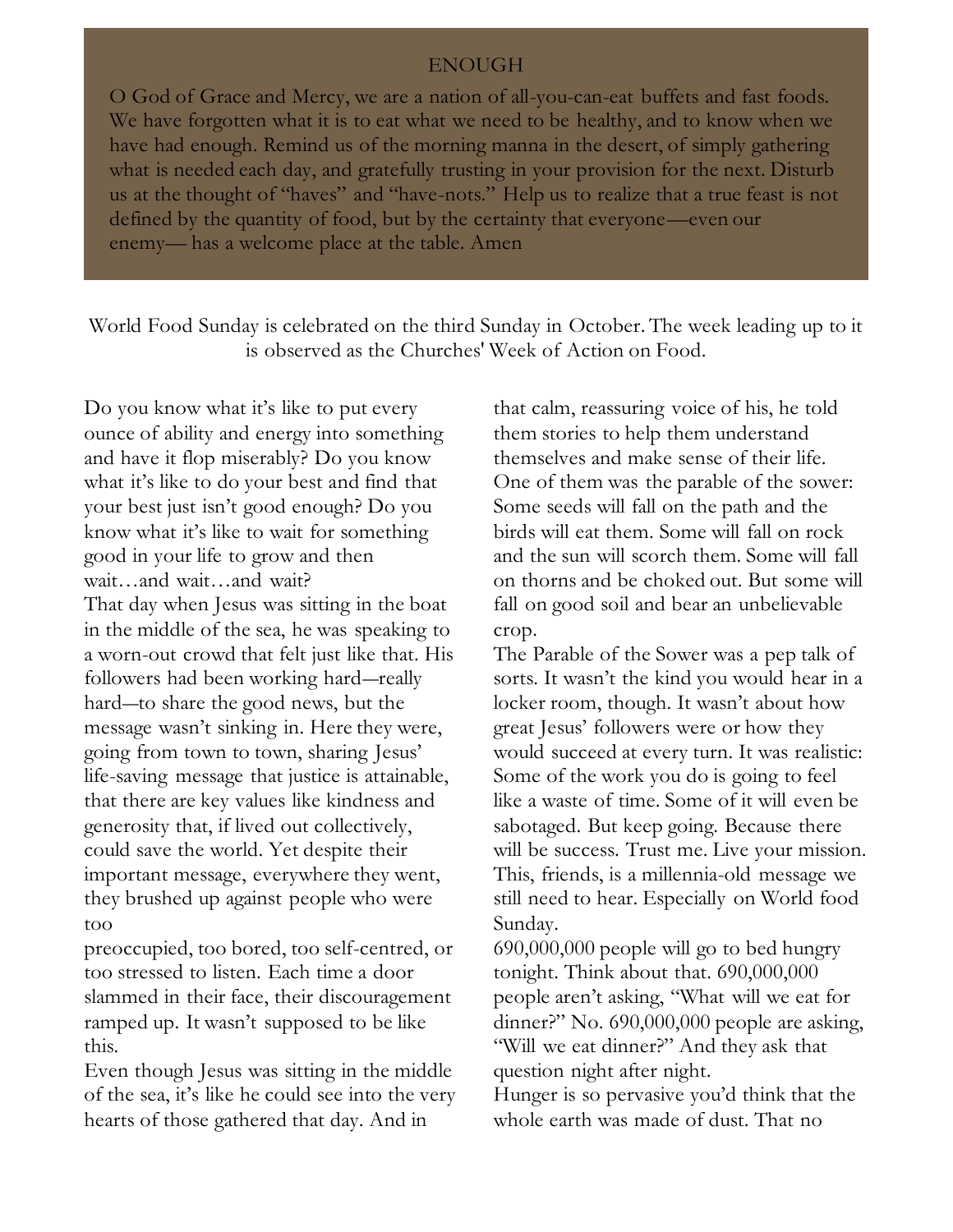crops could grow anywhere. But we know there's nothing wrong with Mother Nature; the problem lies in the choices we make for her.

Poverty, land grabbing, climate change, the commodification of food and water, conflict and political instability…. The causes of hunger are so complex, so intertwined, so systemic, it's natural to wonder how you and I are really ever going to make a difference.

It's like we are standing on that shore right along with Jesus' disciples and there are problems as big as the sea itself in front of us.

And even Jesus is sitting there admitting that addressing hunger isn't easy. He doesn't sugarcoat the outcome of our work: some seeds just aren't going to land where we need them to or create the results we want. But, he says, some seeds will fall on good soil and the result will be phenomenal. So live your mission.

Jesus got in the boat that day and rowed into the sea so he could look at the whole crowd at once, so his voice would carry across the water to each and every one of them, so they would take his parable to heart and hear him say: Live your mission. Friends, one of the ways we live our mission as a United Church is by sharing what we have through our collective Mission & Service.

As a United Church we endorse the principles of food sovereignty: the right of people to healthy and culturally appropriate food produced through ecologically sound and sustainable methods, and their right to define their own food and agriculture systems. We believe food is a sacred gift from God. Manna from heaven. No one should go hungry.

That's why from coast to coast in Canada, our generosity supports community kitchens and meal programs, food cupboards, shelters, job training programs, community gardens, and healthy food programs. Internationally, we send food in times of crisis, distribute seeds, fund agricultural training programs and microlending programs, and support projects that help small-scale farmers access equipment they need and, in some instances, build infrastructure so they can transport their food to market. We work with partners like ACT Alliance and the Canadian Foodgrains Bank to move beyond the charity model by helping to work toward long-term systemic change through respectful partnerships. It's true that we aren't going to solve all the problems in the world, but for some people our support means the world. You might remember a story the United Church's Philanthropy Unit shared not long ago about a [young Canadian named Jesse.](https://united-church.ca/stories/new-hope-and-new-life-jesses-story) When he was 12 years old, Jesse had a traumatic brain injury. His life instantly changed because his brain didn't function the way it once did. By the time he was 17, Jesse had been hospitalized 32 times. Through the ups and downs, his mother took care of him. She was his rock. And then, sadly, three years ago she died of cancer. Without his mother, Jesse's life spiraled out of control. Two years ago, he survived the painfully cold winter sleeping in a storage unit. Then he went to Stella's Circle, a Mission & Service partner, where he was fed, received help to find a home, and is now completing a greenhouse technician college program. Today, [Jesse is](https://united-church.ca/stories/work-brings-new-life-jesses-story-part-2)  [leading a new social enterprise](https://united-church.ca/stories/work-brings-new-life-jesses-story-part-2) that grows food for sale.

This, friends, is what happens when seeds of generosity fall on good soil.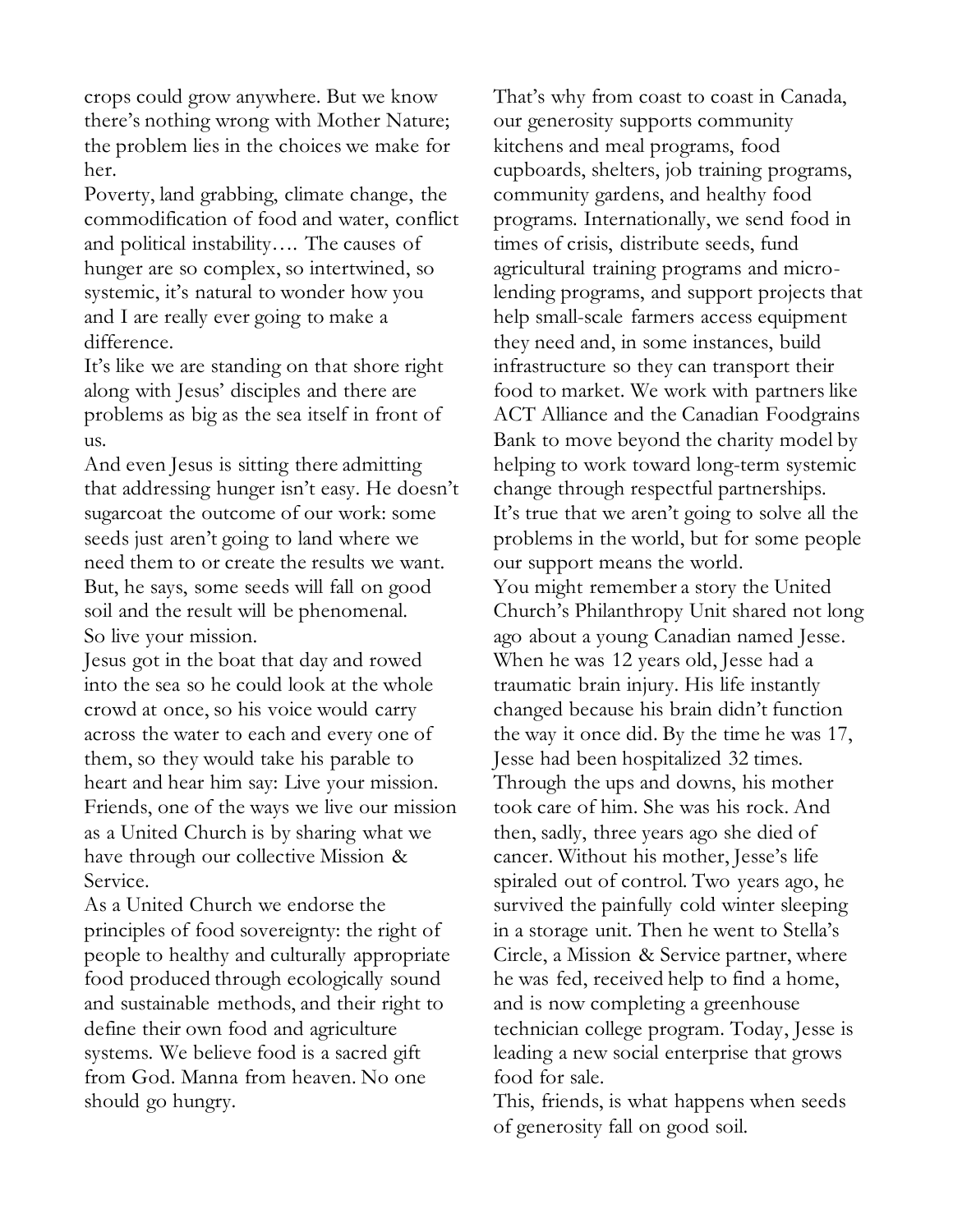Another story, this one stretching from Canada to Japan and then on to Kenya: In Kenya, more than 850,000 children have been orphaned due to HIV/AIDS. Some estimates are even higher. Emmanuel Baya, a farmer living in Magarini, Kenya, lost his parents when he was a child. So when he saw children looking for food under the cashew trees on his property, he felt a tug on his heart strings. To make a long story short, he opened a children's centre and school for orphans. But he didn't want to just nourish their bodies and minds, he also wanted them to be able to one day sustain themselves. And he knew he needed more skills to help. So he flew to the Asian Rural Institute in Japan, ARI for short. ARI is an agricultural training institute that teaches organic farming techniques and leadership skills and it is supported through your Mission & Service gifts. When he graduated from the program there, Emmanuel returned home and started an organic demonstration farm next to his school. Today, not only are the 287 children in his care learning how to grow food, but the farm is also serving seven neighboring communities. Volunteers at the farm are also receiving agricultural training at ARI thanks to your support. 690,000,000 people may be going hungry tonight. But Jesse and Emmanuel and all the

people in their communities that they

support and the thousands of people that Mission & Service partners help aren't among them.

That's because they are amazing people, and they are supported by amazing people like you.

This is what happens when we live our mission.

Living God's mission is like planting seeds―each seed contains the basic material needed to pull off a miracle. And like Jesus says, when they hit good dirt, miracles grow. Thank you for your mission and service. Thank you for taking Jesus' stories into your heart and letting them transform your lives. Thank you for standing on the shoreline like disciples have for millennia listening to the Parable of the Sower.

Now, let's get to work planting seeds. Let's live our mission. Amen.

© 2021 The United Church of Canada/L'Église Unie du Canada. Licensed under Creative Commons Attribution Non-commercial Share Alike Licence. To view a copy of this licence, visit [http://creativecommons.org/licenses/by-nc-sa/2.5/ca.](http://creativecommons.org/licenses/by-nc-sa/2.5/ca)  Any copy must include this notice.

All biblical quotations, unless otherwise noted, are from the *New Revised Standard Version Bible*, copyright © 1989 National Council of the Churches of Christ in the United States of America. Used by permission. All rights reserved.



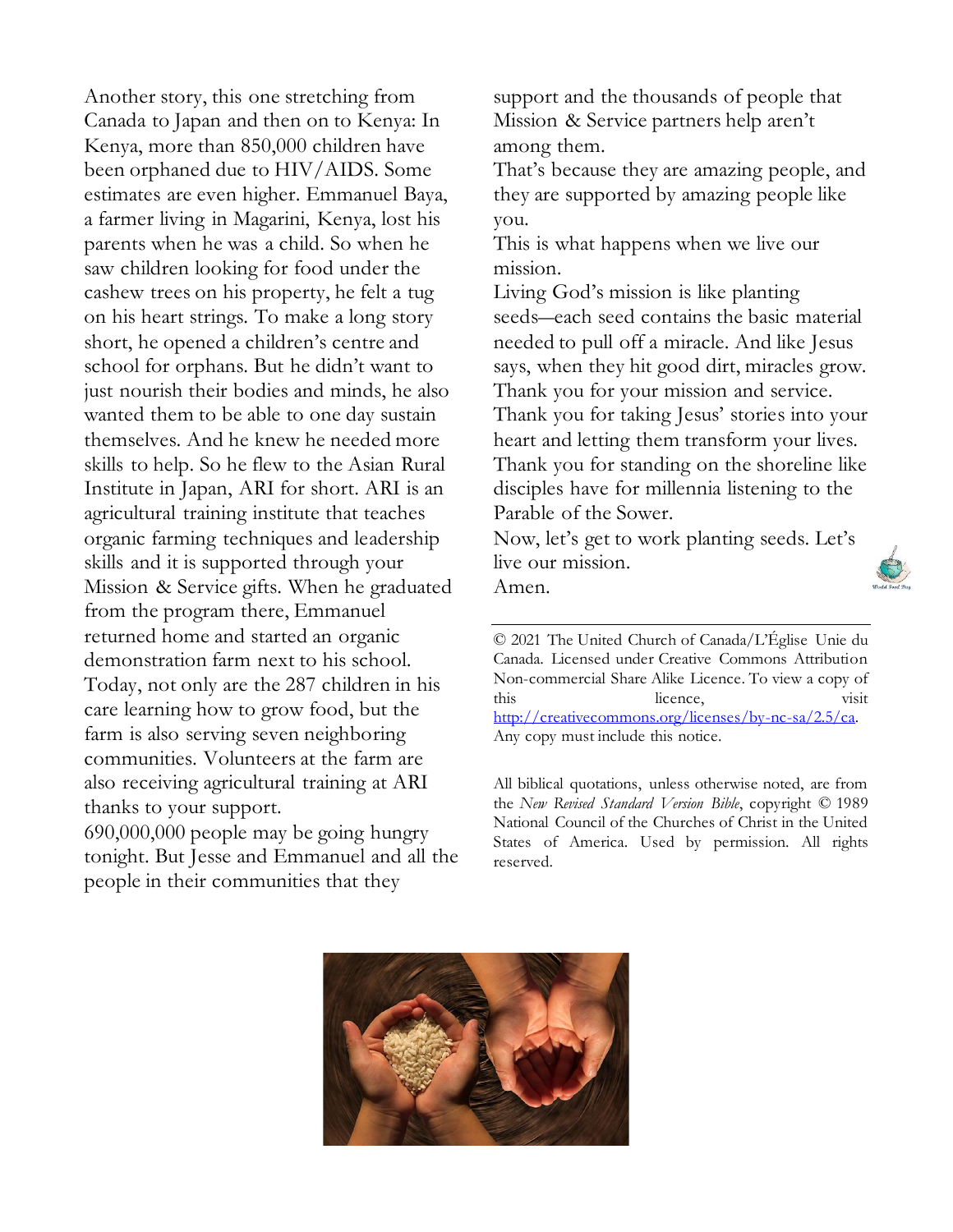Cheerio Birdfeeders



# **Feed Our World**

# **World Hunger Facts**

One in seven people in the world - nearly one billion experience chronic hunger, while obesity causes 3.8 million deaths worldwide before the age of 60.2

Worldwide, more than one third of the food produced on this planet for human consumption -1.3 billion tons - is wasted per year

All of the hungry people in the world could be lifted out of undernourishment on less than 25% of the food that is wasted in the United States and Europe alone

**Jesus asks** Peter, "Do you love me?" Peter says, "You know that I love you." Jesus says, "Then feed my sheep."





Let these hunger facts sink in. Jesus talks about showing love by feeding those in the world - people, nature, birds, and animals. Make a birdfeeder by taking a pipe cleaner and bend it into any shape you want.

As you string Cheerios on your pipe cleaner, lift up a prayer for those hungry in the world.

Find a place to hang your birdfeeder at home, in the park, in your neighborhood. re with the birds, therefore feeding the world.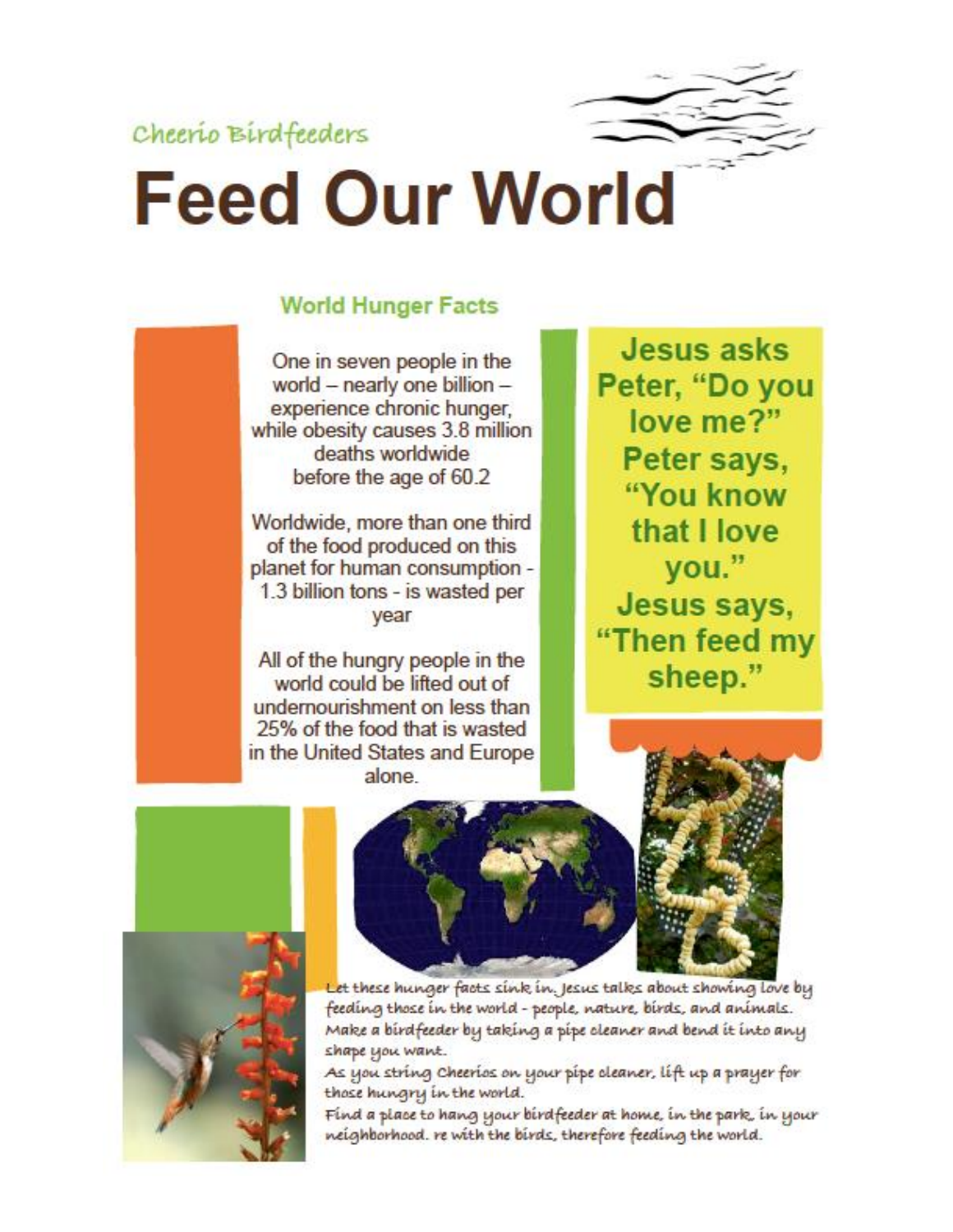### WOMEN'S WORK-FARMING IN AFRICA

If working 40 hours a week is considered full-time work, then Grace Awachangoen carries two fulltime jobs. "I began from 5 a.m. working all day collecting water, washing dishes, cooking," says the 30-year old Ugandan farmer. In Grace's community in northern Uganda, many households depend on farming to make a living. And farm labour and housekeeping tasks are seen as a woman's job. "I would get water in a jerry can and follow my husband into the garden to start harvesting cassava. My husband wouldn't help me, he'd just look at me," says Grace. When Foodgrains Bank member World Renew began working in Grace's community with a local partner organization, they identified three major causes of hunger: unhealthy soil, lack of access to seeds, tools and other agricultural inputs, and little cooperation between men and women on the farm. Through World Renew, Grace participated in a training where she learned new farming techniques and about the benefits of sharing workloads among husbands and wives.

She went home and shared what she had learned with her husband, who replied and said, "I cannot look foolish doing women's work." But after seeing changes in the homes of their neighbours, Grace's husband began to see what could happen if they worked together. He said: "I think I have to begin helping. I see you are tired and fed up with the work." After that, Grace would go to pick the green vegetables and realize that he's already picked them. She'll go to cook a meal for their children,

How can women farmers prosper in the face of the many barriers to equality? Of the approximately 821 million people today who don't have regular access to enough nutritious food to live healthy and active lives, most of them depend on farming.

79% of women in least developed countries earn their livelihood from agriculture yet have less access than men to the necessary resources (such as credit, tools or training) that would allow them to farm to their fullest potential.

Not surprisingly women in most countries are more likely than men to face food insecurity. In addition to the heavy workload required to plant and grow crops by hand on their small farms, women around the world shoulder the majority of household responsibilities. Women walk long distances to collect water or gather firewood for cooking and caring for children.

These are all important, yet time consuming activities that threaten a farmer's ability to cope with declining access to water, soil erosion, and the increasing unpredictability of the weather.

In many places women lack secure access to land they can call their own, and existing cultural practices dictate imbalanced gender roles. These ideas shape who does what on the farm, often leaving women to do most, if not all of the labour. This divide is worsened by the greater freedom of mobility that most men enjoy compared to women, and their ability to migrate out of rural areas in search of paid work. A first step is to make sure all farmers can produce enough food to feed their families, have enough left over to save seeds, and sell the rest and pay for other necessities. Once the basics are covered, there is room to look at balancing the scales when it comes to decision-making power, time and leadership in the household.

Due in part to their central role in childcare and meal preparation, women invest in what matters most, when they have the freedom to do so. They select diverse, nutritious foods to grow and feed to their families, pay to send their children to school, and receive medical care, or improve the infrastructure of the family home.

For the work of ending hunger to be truly effective greater investments in agriculture are required, using sustainable development practices that incorporate the knowledge, talents and participation of everyone. When women and men work together on their farms, share household work, and make decisions together, women farmers will prosper, and their families will flourish. Lasting change is best achieved by creating equal space for everyone at the table – for women and men alike to have their voices heard and be active in building a food secure future for their household, family and broader community.

LEARN: If women had the same access to productive resources as men: They could increase yields on their farms by 20-30% and reduce the number of hungry people in the world by 12-17% Woman farmers receive only 5% of all agricultural training services from 97 countries

ADVOCATE: What Can You Do? Use your voice! As Christians, we are called to love our neighbours, and to speak out on their behalf. Canadians will go to the polls in October. There are many important issues at stake in this federal election, and as people of faith we can inform ourselves about which candidates best reflect our values and priorities for our ourselves and our neighbours, both at home and abroad.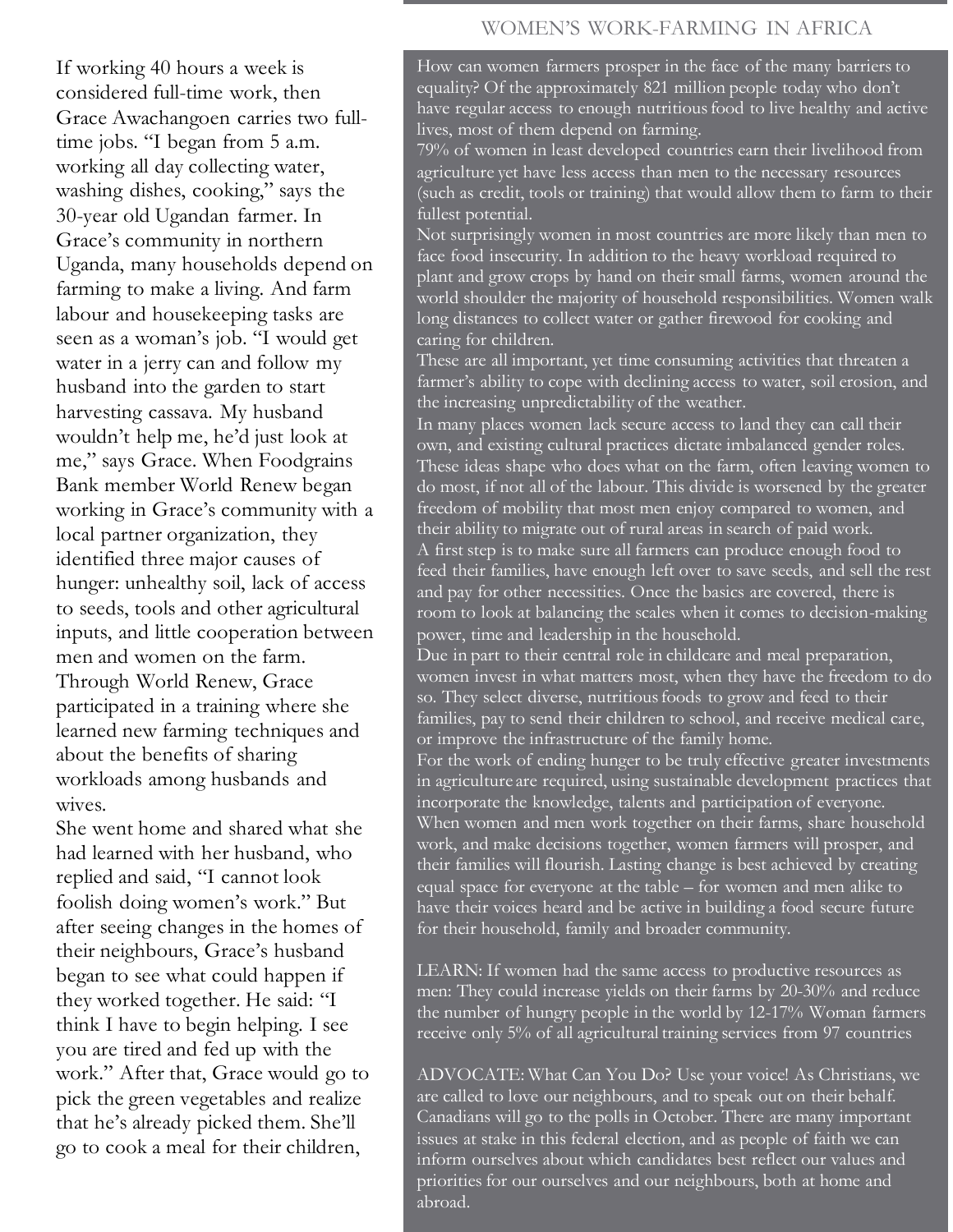and he's already peeled the cassava for her. He also carries water now, a task that is largely seen as something women do. "Without this training, I wouldn't see any true change in my house. Now I miss him, I think about him when I'm not with him," she says. "Now we love each other." By working together, Grace and her husband have increased the productivity on their farm thus increasing the amount of food they have for their two children.

Their family went beyond basic survival to purchase household items and grow their farm. They used to sit on papyrus mats, now they have chairs. They never had animals, but now they have goats. Grace's family is just one of 420 that are benefitting from the Foodgrains Bank-supported project. The annual average food available to farm families in their community increased from six months at the start of the project to nine months at the end of four years. That is a 50% increase! With additional income of selling surplus crops and participating in communal savings and loans groups, families filled the three-month hunger gap.

This is just one example of the many ways Canadian churches are working together to end global hunger through the Foodgrains Bank.

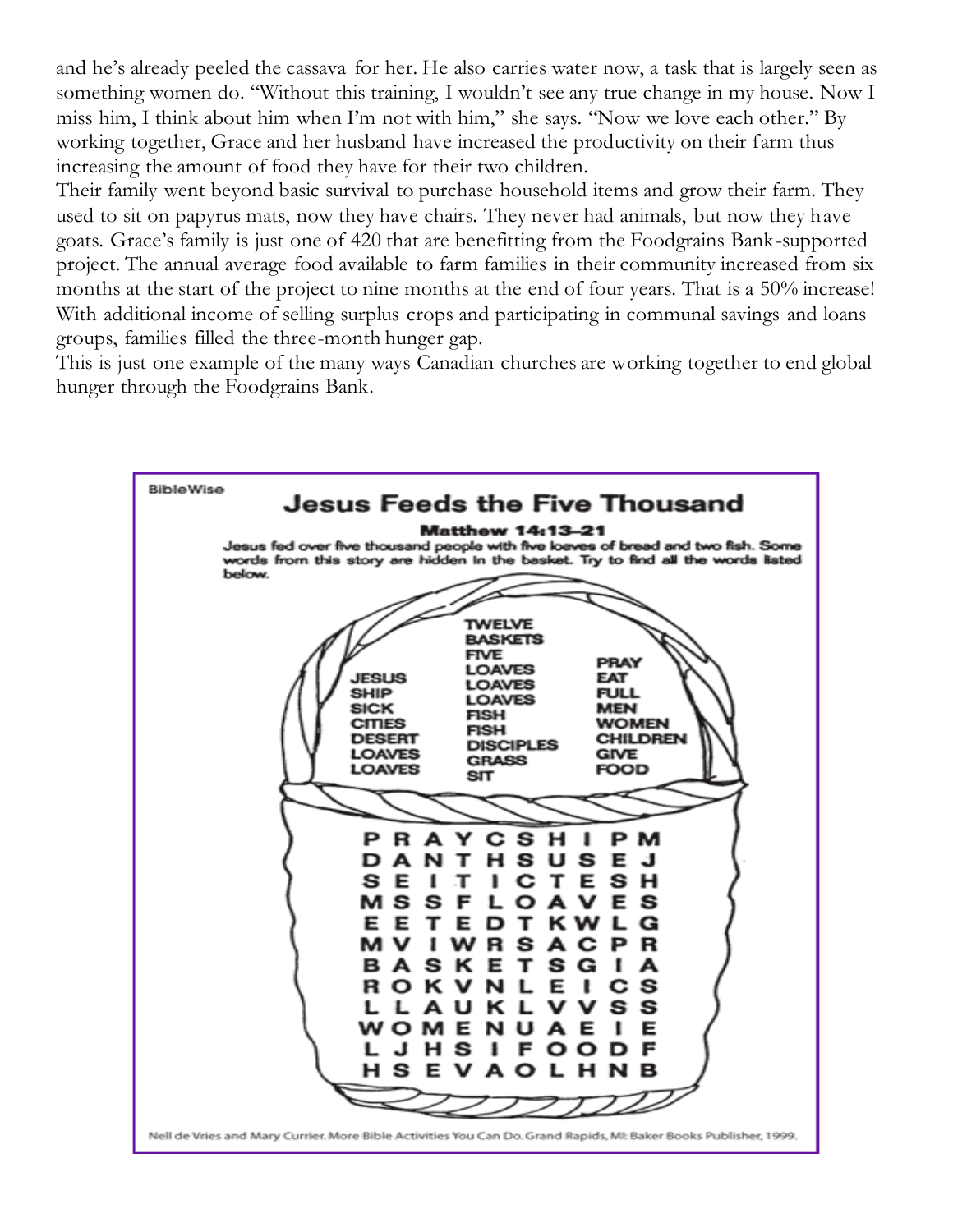# **The Story of Stone Soup**

Once upon a time, there was a great famine (which means there wasn't enough food to go around). The people in one small village didn't have enough to eat, and definitely not enough to store away for the winter. People were afraid their families would go hungry, so they hid the small amounts of food they did have. They even hid their food from their friends and neighbors.

One day a wandering soldier came into the village. He asked the different people he met about finding a place to eat and sleep for the night. "There's not a bite to eat in the whole county," they told him. "You better keep moving on." "Oh, I have everything I need," he said. "In fact, I would like to make some stone soup to share with all of you."

He pulled a big black cooking pot from his wagon. He filled it with water and built a fire under it. Then, he reached slowly into his knapsack and, while several villagers watched, he pulled a plain gray stone from a cloth bag and dropped it into the water.

By now, hearing about the magic stone, most of the villagers were surrounding the soldier and his cooking pot. As the soldier sniffed the stone soup and licked his lips, the villagers began to overcome their lack of trust. "Ahh," the soldier said aloud to himself, "I do like a tasty stone soup. Of course, stone soup with cabbage is even better."

Soon a villager ran from his house into the village square, holding a cabbage. "I have this cabbage from my garden." he said as he held it out for the soldier. "Fantastic!" cried the soldier. The soldier cut up the cabbage and added it to the pot. "You know, I once had stone soup with cabbage and a bit of beef, and it was delicious." The butcher said he thought he could find some beef scraps. As he ran back to his shop, other villagers offered bits of vegetables from their own gardens- potatoes, onions, carrots, celery. Soon the big black pot was bubbling and steaming.

When the soup was ready, everyone in the village ate a bowl of soup, and it was delicious. The villagers offered the soldier money and other treasures for the magic stone, but he refused to sell it. He had many offers for a cot to sleep on that night. The next day he traveled on his way. (Adapted from the classic folktale from the Aarne-Thompson folktale system)

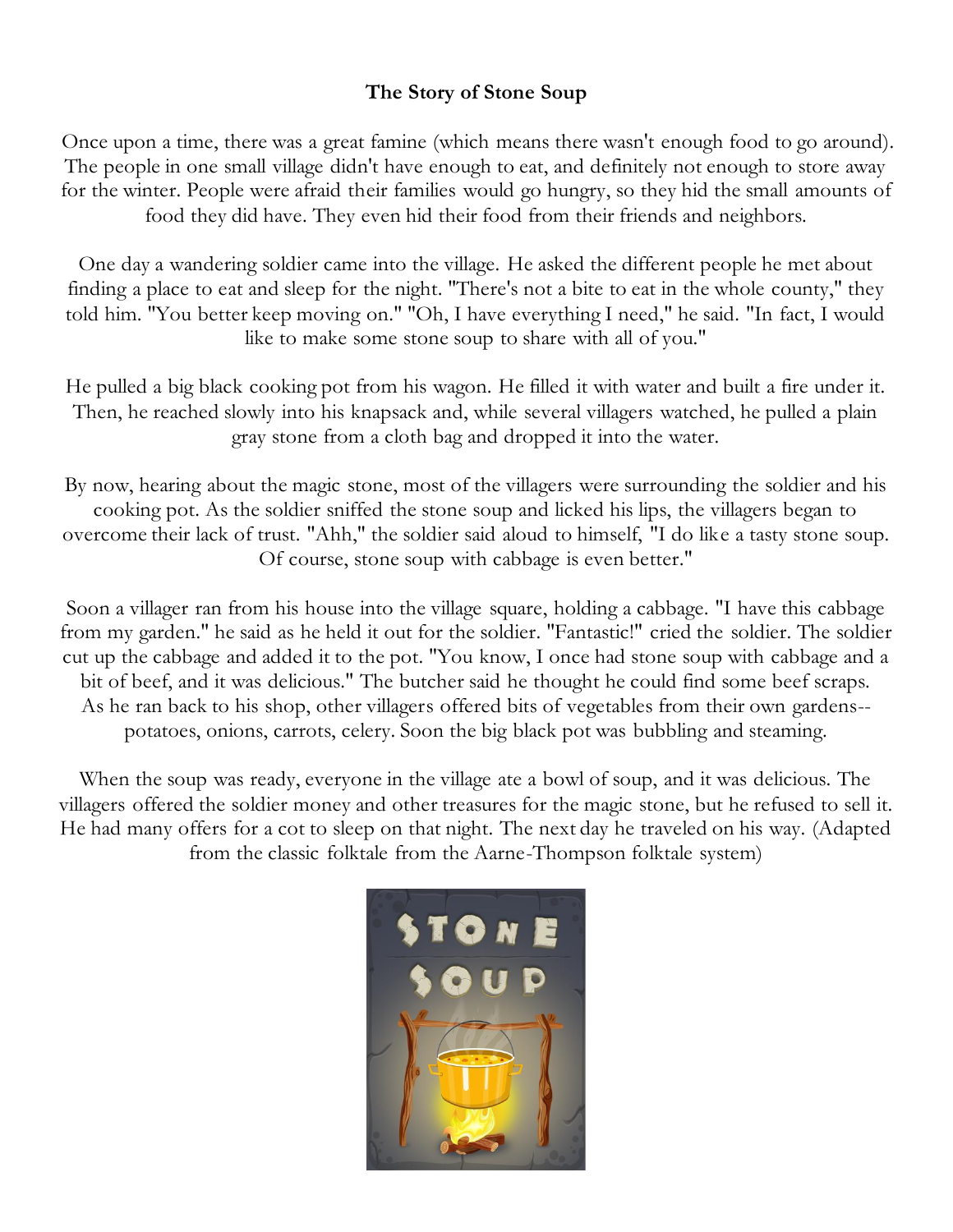# **BUC COMMUNITY NEWS**

*"Rejoice with those who rejoice. Weep with those who weep."*

Thank you to everyone for your continued prayers and financial donations.

After careful consideration and prayer, Rev. Rita has announced that she will be retiring at the end of November. Please join me in praying for Rev. Rita as she embarks on the next part of her journey.

Due to the recent spike in covid-19 cases in Alberta, the re-opening committee has recommended that the re-opening of Balzac United Church be postponed until further notice.

If you have news you'd like to share in the next newsletter or would like to share a word of encouragement with everyone, please email the details to Angela at balzacunitedchurch@gmail.com or call her at 587-229-3878.

Donna Watt sends cards to our BUC church family. If you know someone who is ill, celebrating a birthday, grieving, or just needs a thank you or a bit of encouragement, please email Donna at [donnamwatt34@gmail.com](mailto:donnamwatt34@gmail.com)

# **Upcoming Events & Special Days**

**October 3**: 19th after Pentecost; Creation Time 4; World Communion Sunday

**October 10:** 20th after Pentecost; Creation Time 5; Thanksgiving Sunday; Stewardship Sunday

**October 11:** Thanksgiving Day

**Saturday, October 16**: BUC Youth Group Event at Nose Creek Park in Airdrie 7-10 pm.

**October 17:** 21st after Pentecost; World Food Sunday; International Day for the Eradication of Poverty; Guaranteed Livable Income Sunday

**October 24:** 22nd after Pentecost; Peace Sunday

**October 31:** 23rd after Pentecost; Reformation Sunday; Happy Halloween!